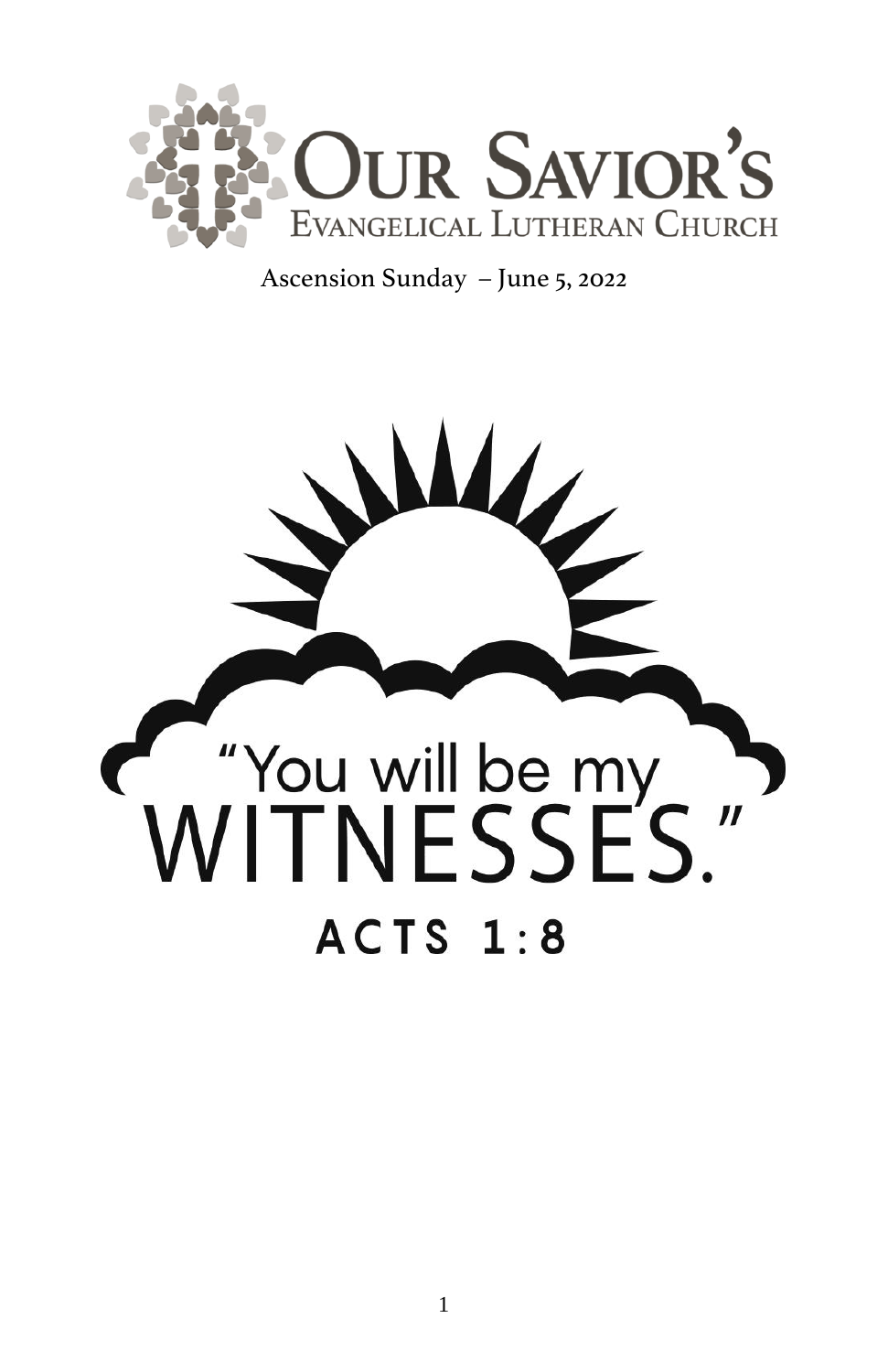# **Welcome to Worship**

We welcome you to the house of our true and living God, and we thank you for joining us for worship. Today's hymns, Scripture readings, and prayers emphasize the ascension of Jesus back to heaven 40 days after his resurrection from the dead. As Jesus continues to serve us as a Prophet, Priest, and King, he commissions each one of us to be his witnesses and to share the good news of free forgiveness and full salvation with everyone. May the Lord bless your worship!

# **Prayer Before Worship**

"I rejoiced with those said to me, 'Let us go to the house of the Lord.'" Give me joy, dear Jesus, as I prepare to worship you today. Make me understand what my life would be like without you so that I long to hear about your grace and compassion. Help me participate in a way that honors you and builds up all who worship with me, and let their worship strengthen and encourage my faith.

# **Serving Today**

- Minister Pastor Kevin Schnake
- Organist Marie Kurth
- Ushers Tim & Ellen Heil *(Next Sunday –Brost / Kurth)*

# **Acknowledgments**

Setting One from Christian Worship

Unless otherwise indicated, Scripture quotations are from The Holy Bible, New International Version<sup>®</sup>, NIV<sup>®</sup>. Copyright © 1973, 1978, 1984, 2011 by Biblica, Inc.<sup>TM</sup> Used by permission of Zondervan. All rights reserved worldwide.

Software distributed in partnership with Northwestern Publishing House.

Created by Christian Worship: Service Builder © 2022 Concordia Publishing House.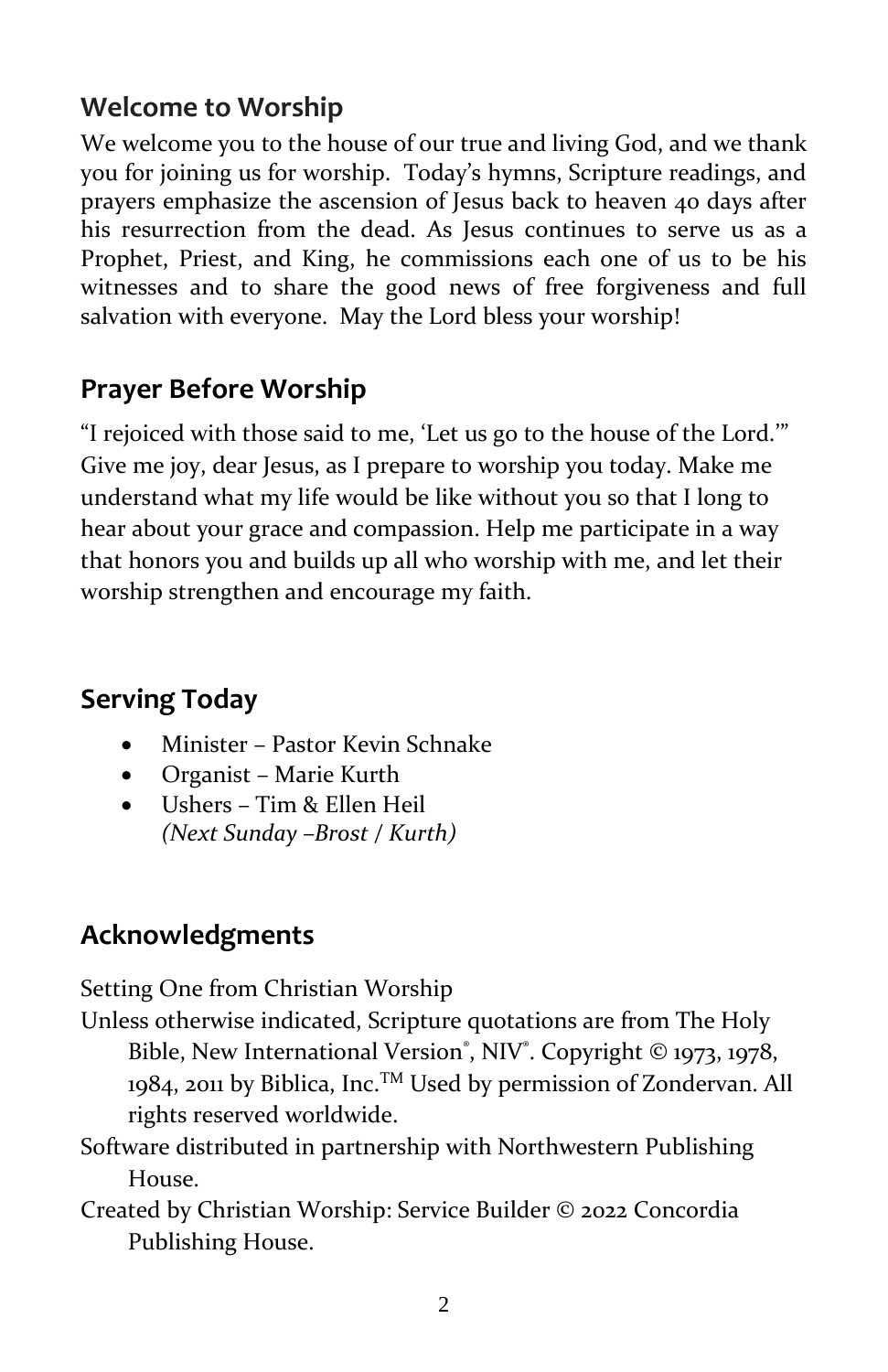# **Our Worship**

**Opening Hymn** *CW 742 On Galilee's High Mountain*

- 1 On Galilee's high mountain Christ gave the great command in words of strength and promise which all can understand: "All pow'r to me is given to do what I shall choose; therefore I send my children, their witness I will use."
- 2 The Lord, who, born of Mary, came down as man and died, who preached to all who listened, for us was crucified. This Lord, our living brother, in pow'r at God's right hand has chosen us to carry his truth to ev'ry land.
- 3 His strength within my weakness will make me bold to say how his redeeming power transforms my stubborn clay. His touch of fire ignites me, with courage I am sent, my tongue-tied silence broken, with grace made eloquent.
- 4 And not alone to nations in faraway retreats, but ev'rywhere I broadcast his love through crowded streets. The lives that my life touches, however great or small let them through me see Jesus, who served and saved us all.
- 5 Lord, gather all your children, wherever they may be, and lead them on to heaven to live eternally with you, our loving Father, and Christ, our brother dear, whose Spirit guards and gives us the joy to persevere.

Text: Henry L. Lettermann, 1932–1996, abr. Text: © 1982 Concordia Publishing House. Used by permission: OneLicense no. 716671

#### *Stand*

The grace of our Lord  $\mathbf{\hat{P}}$  Jesus Christ, the love of God, and the fellowship of the Holy Spirit be with you.

#### **And also with you.**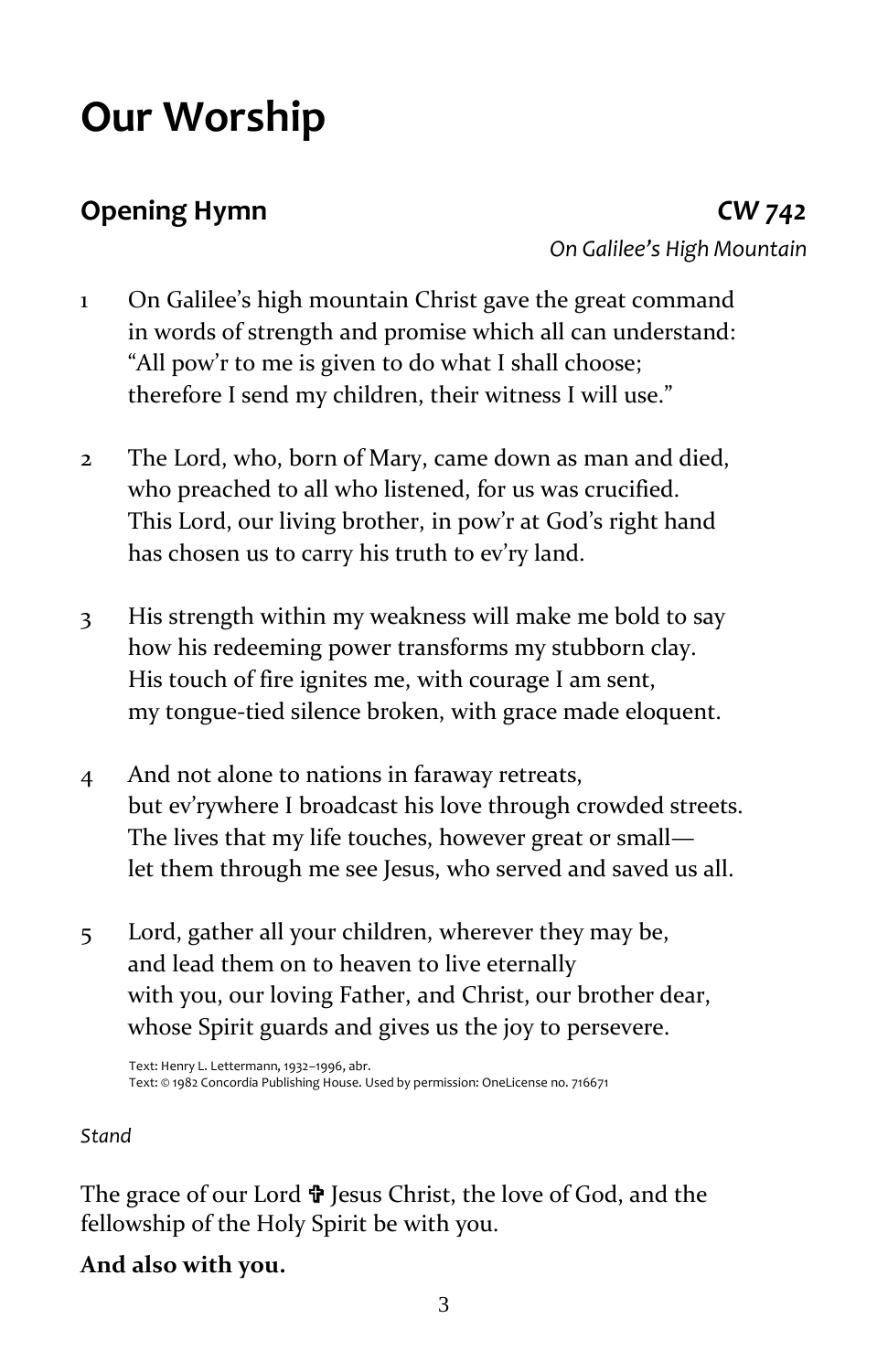# **Dialogue for the Ascension** *Selected Verses from the Psalms*

Praise the Lord from the heavens; praise him in the heights above. **Praise him, all his angels; praise him, all his heavenly hosts.**

How majestic is the Lord's name in all the earth! **He has set his glory above the heavens.**

For the Lord is the Most High over all the earth. **He is exalted far above all gods.**

The Lord reigns, let the nations tremble. **He sits enthroned between the cherubim, let the earth shake.**

The throne of our God will last forever and ever. **A scepter of justice will be the scepter of his kingdom.**

Praise the name of the Lord, for his name alone is exalted. **His splendor is above the earth and the heavens.**

# **Song of Praise** *CW 606 v. 1 & 3*

*Alleluia! Sing to Jesus*

- 1 Alleluia! Sing to Jesus; his the scepter, his the throne; Alleluia! his the triumph, his the victory alone. Hark! The songs of peaceful Zion thunder like a mighty flood: "Jesus out of ev'ry nation has redeemed us by his blood."
- 3 Alleluia! Not as orphans are we left in sorrow now; Alleluia! he is near us; faith believes, nor questions how. Though the cloud from sight received him when the forty days were o'er, shall our hearts forget his promise: "I am with you evermore"?

Text: William C. Dix, 1837–1898, abr., alt. Text: Public domain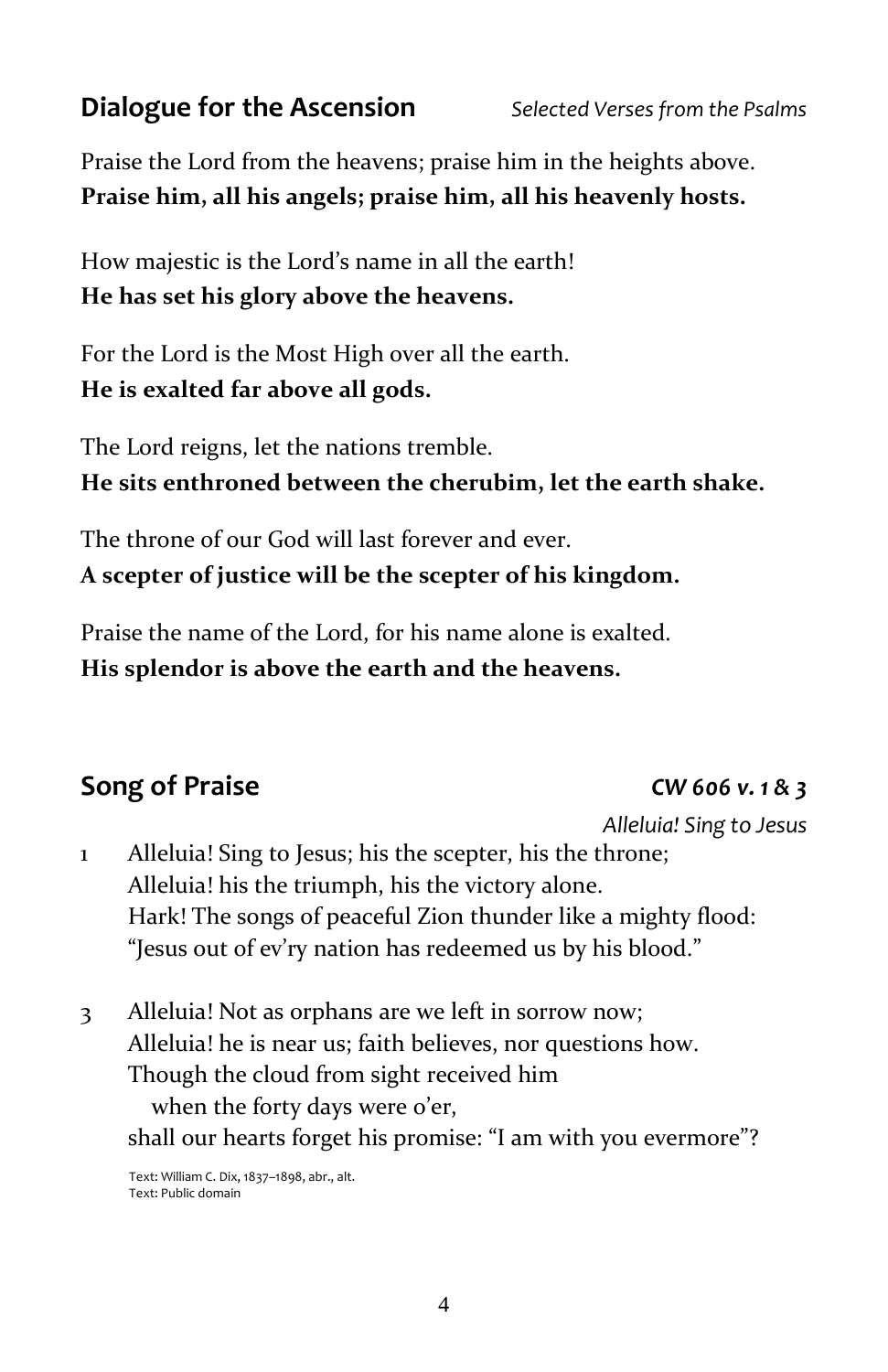#### **Prayer of the Day**

Let us pray.

Lord Jesus, King of glory, you have ascended far above the heavens, and at God's right hand you rule the nations. Leave us not alone, we pray, but grant us the Spirit of truth that at your command and by your power we may be your witnesses in all the world; for you live and reign with the Father and the Holy Spirit, one God, now and forever. **Amen.**

*Be seated*

### **First Reading** *Acts 1:1–11*

1 In my former book, Theophilus, I wrote about all that Jesus began to do and to teach <sup>2</sup>until the day he was taken up to heaven, after giving instructions through the Holy Spirit to the apostles he had chosen. <sup>3</sup>After his suffering, he presented himself to them and gave many convincing proofs that he was alive. He appeared to them over a period of forty days and spoke about the kingdom of God. <sup>4</sup>On one occasion, while he was eating with them, he gave them this command: "Do not leave Jerusalem, but wait for the gift my Father promised, which you have heard me speak about. <sup>5</sup>For John baptized with water, but in a few days you will be baptized with the Holy Spirit."

<sup>6</sup>Then they gathered around him and asked him, "Lord, are you at this time going to restore the kingdom to Israel?"

<sup>7</sup>He said to them: "It is not for you to know the times or dates the Father has set by his own authority. <sup>8</sup>But you will receive power when the Holy Spirit comes on you; and you will be my witnesses in Jerusalem, and in all Judea and Samaria, and to the ends of the earth."

<sup>9</sup>After he said this, he was taken up before their very eyes, and a cloud hid him from their sight.

<sup>10</sup>They were looking intently up into the sky as he was going, when suddenly two men dressed in white stood beside them. <sup>11"</sup>Men of Galilee," they said, "why do you stand here looking into the sky? This same Jesus, who has been taken from you into heaven, will come back in the same way you have seen him go into heaven."

The Word of the Lord. **Thanks be to God.**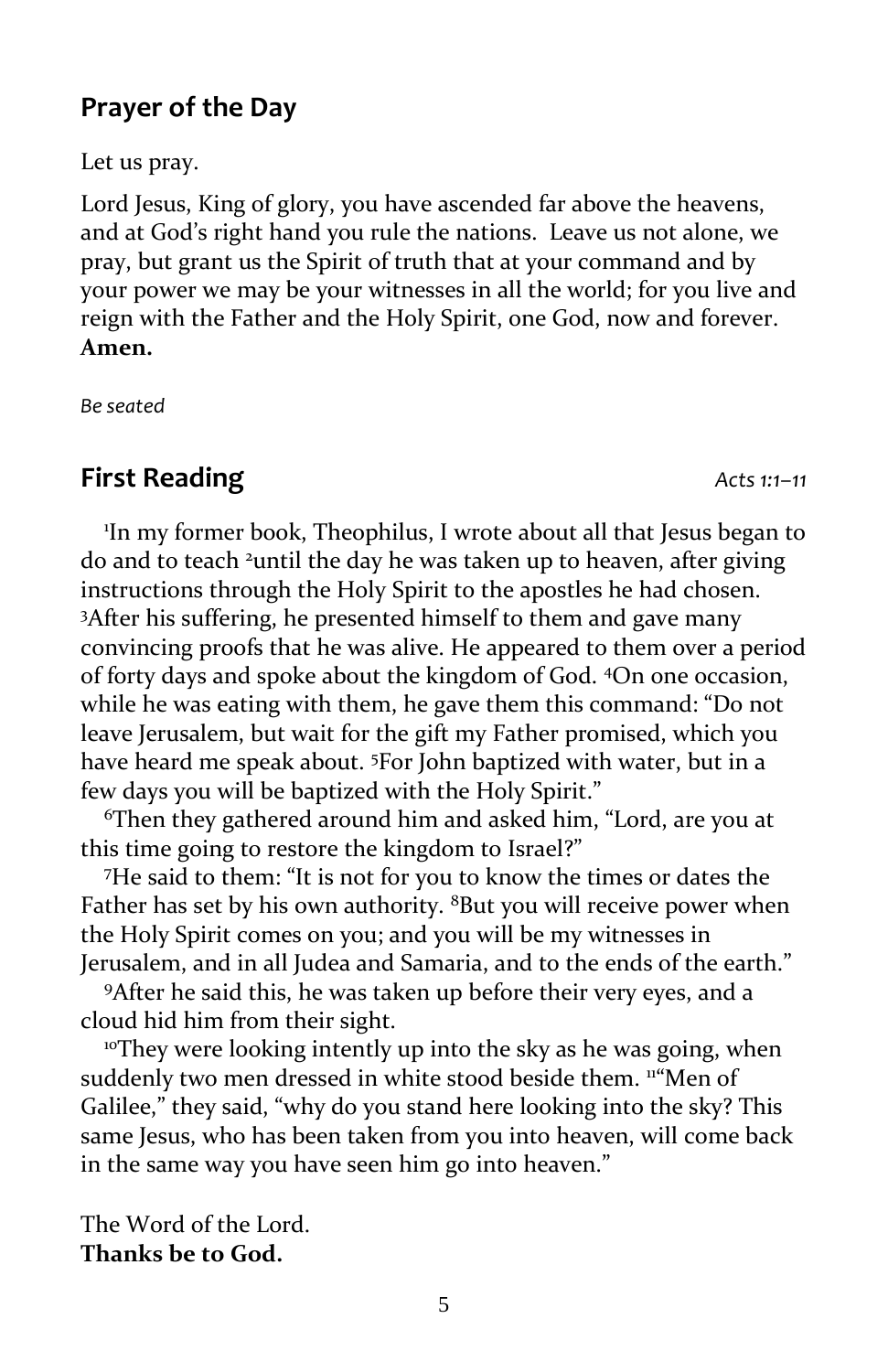# **47A God Has Gone Up with a Shout** *Psalm 47A*



Clap your hands, all you / nations;

shout to God with / cries of joy.

For the LORD Most High is / awesome,

the great King over / all the earth.

God reigns over the / nations;

God is seated on his / holy throne. *Refrain*

God has ascended amid / shouts of joy, the LORD amid the sounding of / trumpets. Sing praises to God, sing / praises; sing praises to our King, sing / praises. For God is the King of / all the earth; sing to him a / psalm of praise. **Glory be to the Father and** / **to the Son and to the Holy** / **Spirit, as it was in the be-** / **ginning, is now, and will be forever.** / **Amen.** *Refrain*

Text: Public domain Music: © 2005 Lynn L. Petersen. Used by permission: OneLicense no. 716671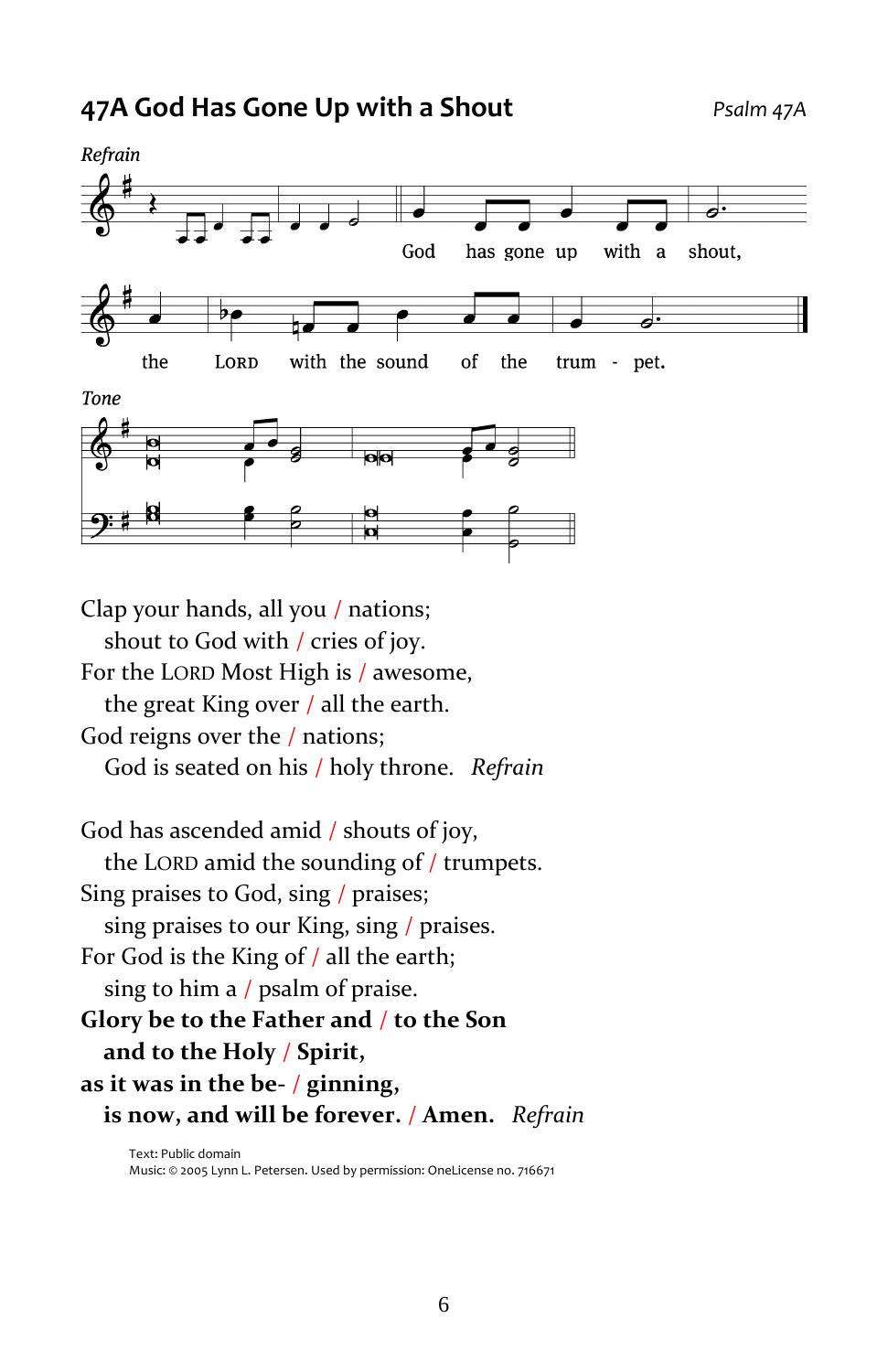### **Second Reading** *Revelation 19:11–16*

<sup>11</sup>I saw heaven standing open and there before me was a white horse, whose rider is called Faithful and True. With justice he judges and wages war. <sup>12</sup>His eyes are like blazing fire, and on his head are many crowns. He has a name written on him that no one knows but he himself. <sup>13</sup>He is dressed in a robe dipped in blood, and his name is the Word of God. <sup>14</sup>The armies of heaven were following him, riding on white horses and dressed in fine linen, white and clean. <sup>15</sup>Coming out of his mouth is a sharp sword with which to strike down the nations. "He will rule them with an iron scepter." He treads the winepress of the fury of the wrath of God Almighty. <sup>16</sup>On his robe and on his thigh he has this name written: KING OF KINGS AND LORD OF LORDS

The Word of the Lord. **Thanks be to God.**

*Stand*



Tune: © 2021 Northwestern Publishing House. Used by permission: OneLicense no. 716671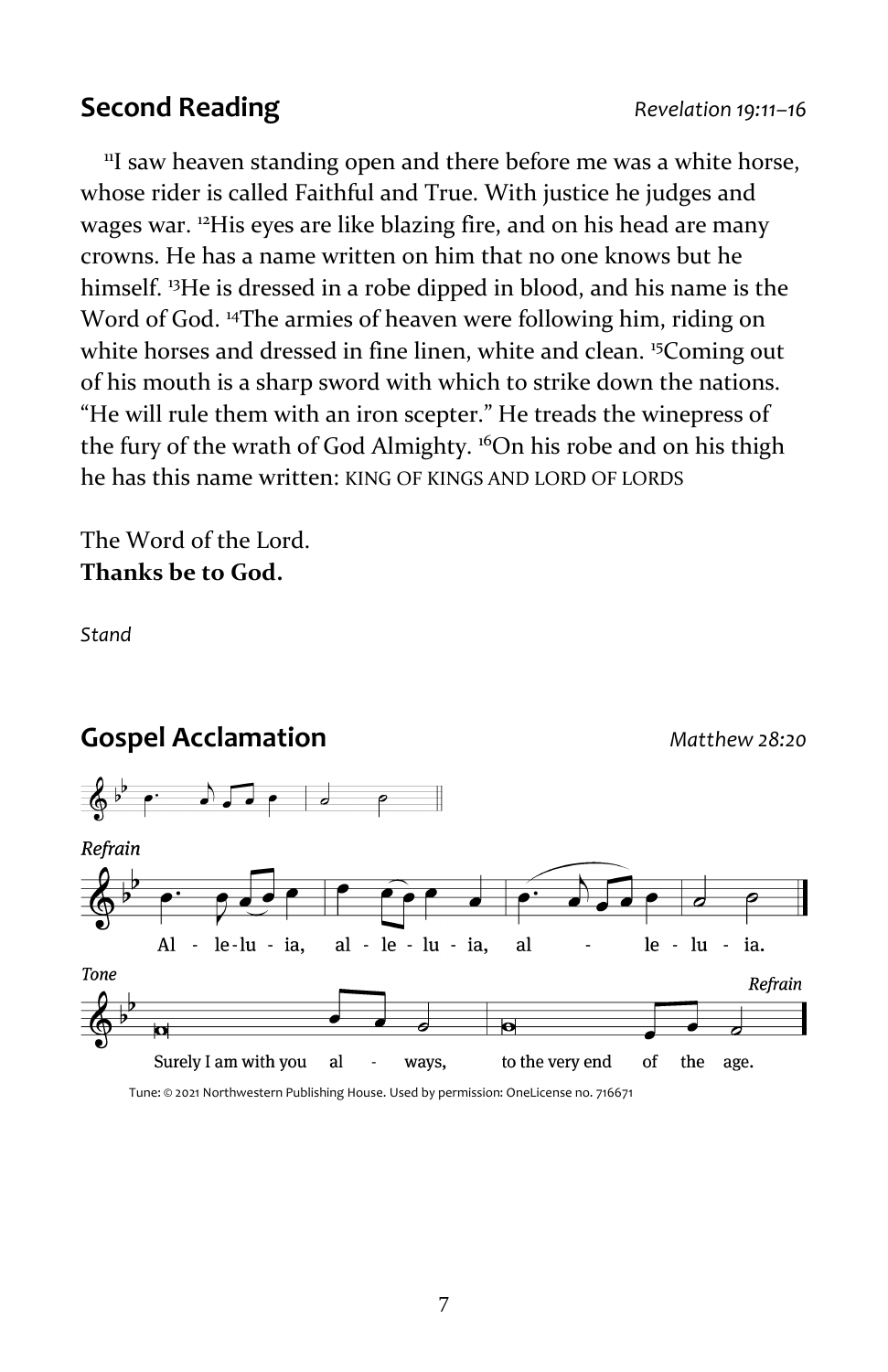<sup>44</sup>He said to them, "This is what I told you while I was still with you: Everything must be fulfilled that is written about me in the Law of Moses, the Prophets and the Psalms."

<sup>45</sup>Then he opened their minds so they could understand the Scriptures. <sup>46</sup>He told them, "This is what is written: The Messiah will suffer and rise from the dead on the third day, <sup>47</sup>and repentance for the forgiveness of sins will be preached in his name to all nations, beginning at Jerusalem. <sup>48</sup>You are witnesses of these things. <sup>49</sup>I am going to send you what my Father has promised; but stay in the city until you have been clothed with power from on high."

50When he had led them out to the vicinity of Bethany, he lifted up his hands and blessed them. <sup>51</sup>While he was blessing them, he left them and was taken up into heaven. <sup>52</sup>Then they worshiped him and returned to Jerusalem with great joy. <sup>53</sup>And they stayed continually at the temple, praising God.

The Gospel of the Lord. **Praise be to you, O Christ!**

*Be seated*

#### **Children's Message**

#### **Hymn of the Day** *CW 736*

*Lord, You Call Us as Your People*

- 1 Lord, you call us as your people, out of darkness into light. You created and redeemed us, made us precious in your sight. Give us faith to trust you boldly and to love you steadfastly. By your Spirit may we ever faithful to our callings be.
- 2 Lord, you call us as disciples, walking on your pilgrim way. Crucified and risen Savior, you are with us ev'ry day. Give us wisdom, give us courage as you teach us patiently. By your Spirit may we ever faithful to our callings be.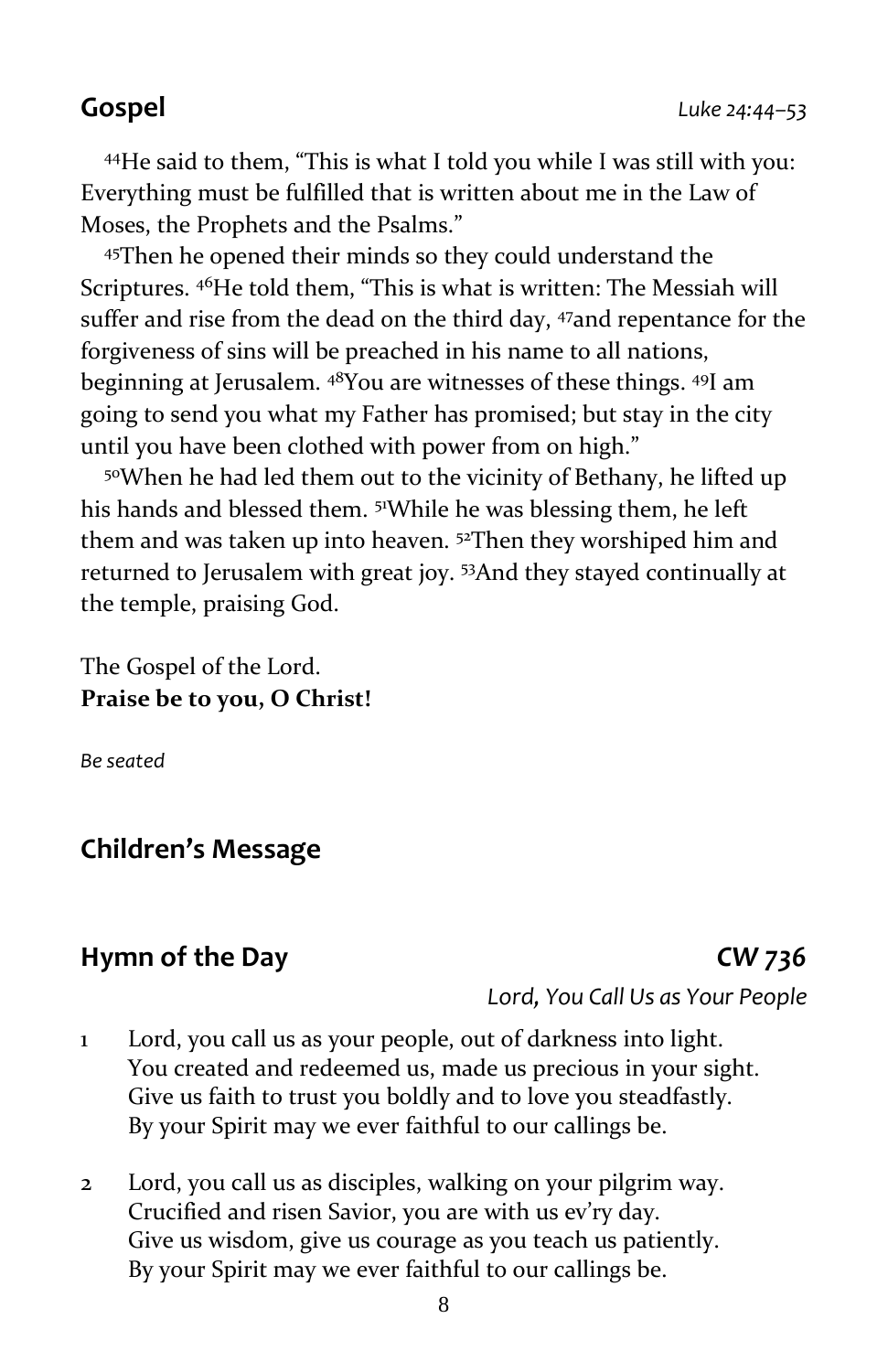- 3 Lord, you send us to the harvest in your Great Commission's call, reaching out to all the nations, bringing life and hope to all. Give us boldness and compassion, bless us with your eyes to see. By your Spirit may we ever faithful to our callings be.
- 4 Lord, you call us to new ventures by a pathway yet unknown. Though we cannot see the ending, we will follow you alone. Knowing that your hand is guiding and you love us faithfully, by your Spirit may we ever faithful to our callings be.
- 5 Lord, you call us as your people, now in faith we sing your praise: Father, Son, and Holy Spirit, alleluias to you raise. Hold us in your gracious power, blessèd Holy Trinity, that rejoicing we will ever faithful to our callings be.

Text: © 2010 Stephen P. Mueller. Used by permission: OneLicense no. 716671

#### **Sermon** *Acts 1:1-11*

#### **Be a Powerful Witness**

With the Spirit & To Everyone

*Stand*

**Confession of Faith** *Luther's Explanation of the Second Article*

**I believe that Jesus Christ, true God, begotten of the Father from eternity, and also true man, born of the Virgin Mary, is my Lord. He has redeemed me, a lost and condemned creature, purchased and won me from all sins, from death, and from the power of the devil, not with gold or silver but with his holy, precious blood and with his innocent suffering and death.**

**All this he did that I should be his own, and live under him in his kingdom, and serve him in everlasting righteousness, innocence, and blessedness, just as he has risen from death and lives and rules eternally.**

**This is most certainly true.**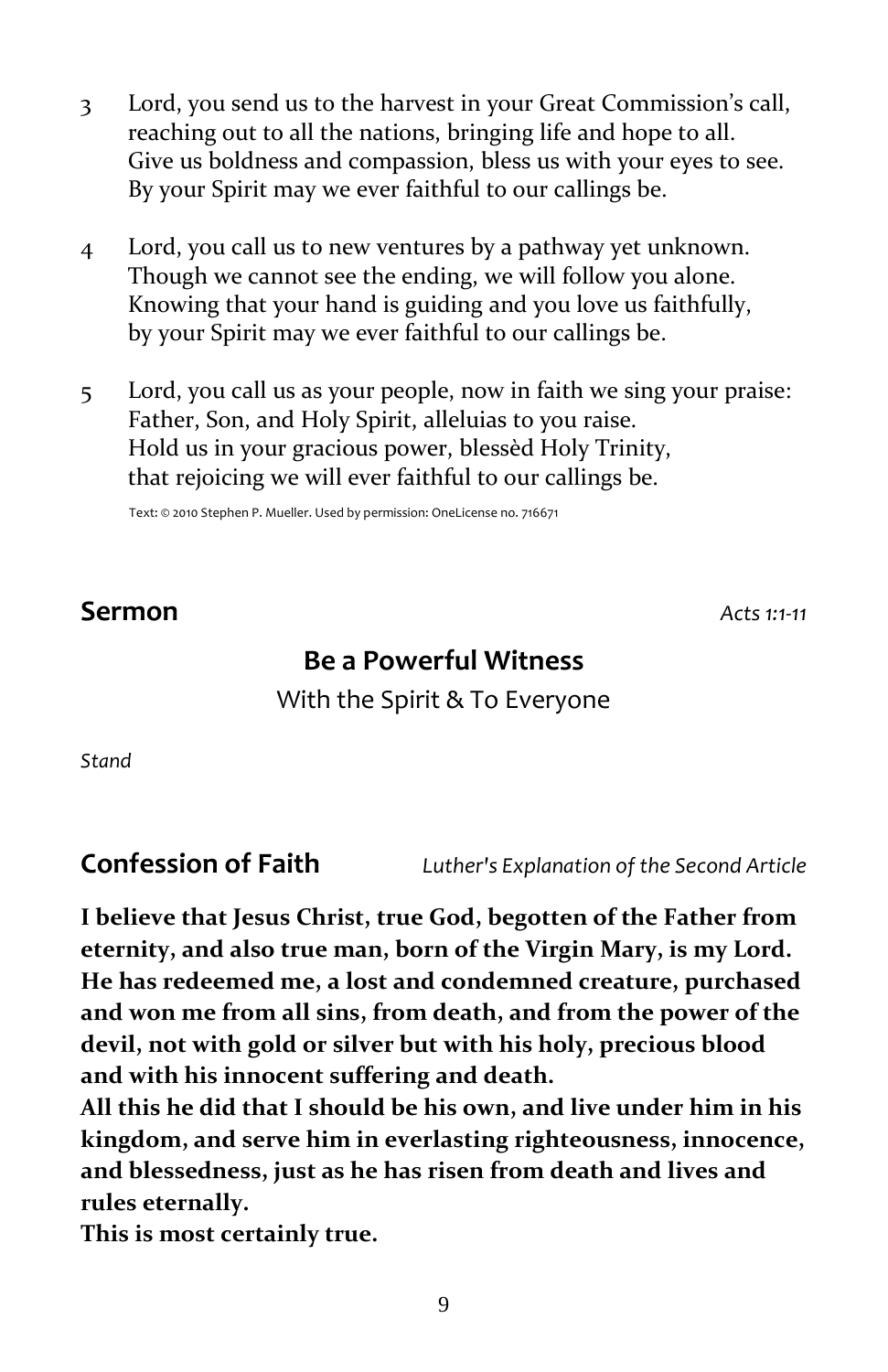*Be seated*

# **Offering & Friendship Register**

*Stand*

# **Prayer of the Church**

Confident of our Lord's return, let us approach our Father's throne of mercy on behalf of the Church and of all people.

Gracious Lord God, amid shouts of joy we celebrate your Son's ascension into heaven where he is now seated in majesty at your right hand. Grant your Church steadfastness in these gray and latter days that she may hold to the truth and boldly confess the saving name of Jesus.

**As the devil, the world, and our sinful nature seek to silence our witness, grant us courage to believe and confess that Jesus is Lord.** 

Even as your beloved Son intercedes on behalf of his Church, so has he commanded us to pray for others. [We pray especially for…]

#### **Hear us, O Lord, as we implore you to show mercy to those in need:**

to the sick, the lonely, and the depressed grant relief;

to the dying and those who mourn bring comfort;

to the hungry, the homeless, and the unemployed send your help; to the elderly, give joy for living life to the full;

to the young, send patience to wait for the fuller life to come;

to husbands and wives and their families and to single parents who raise their children alone grant wisdom and strength.

#### **Bestow your blessings to all who depend on your power and grace.**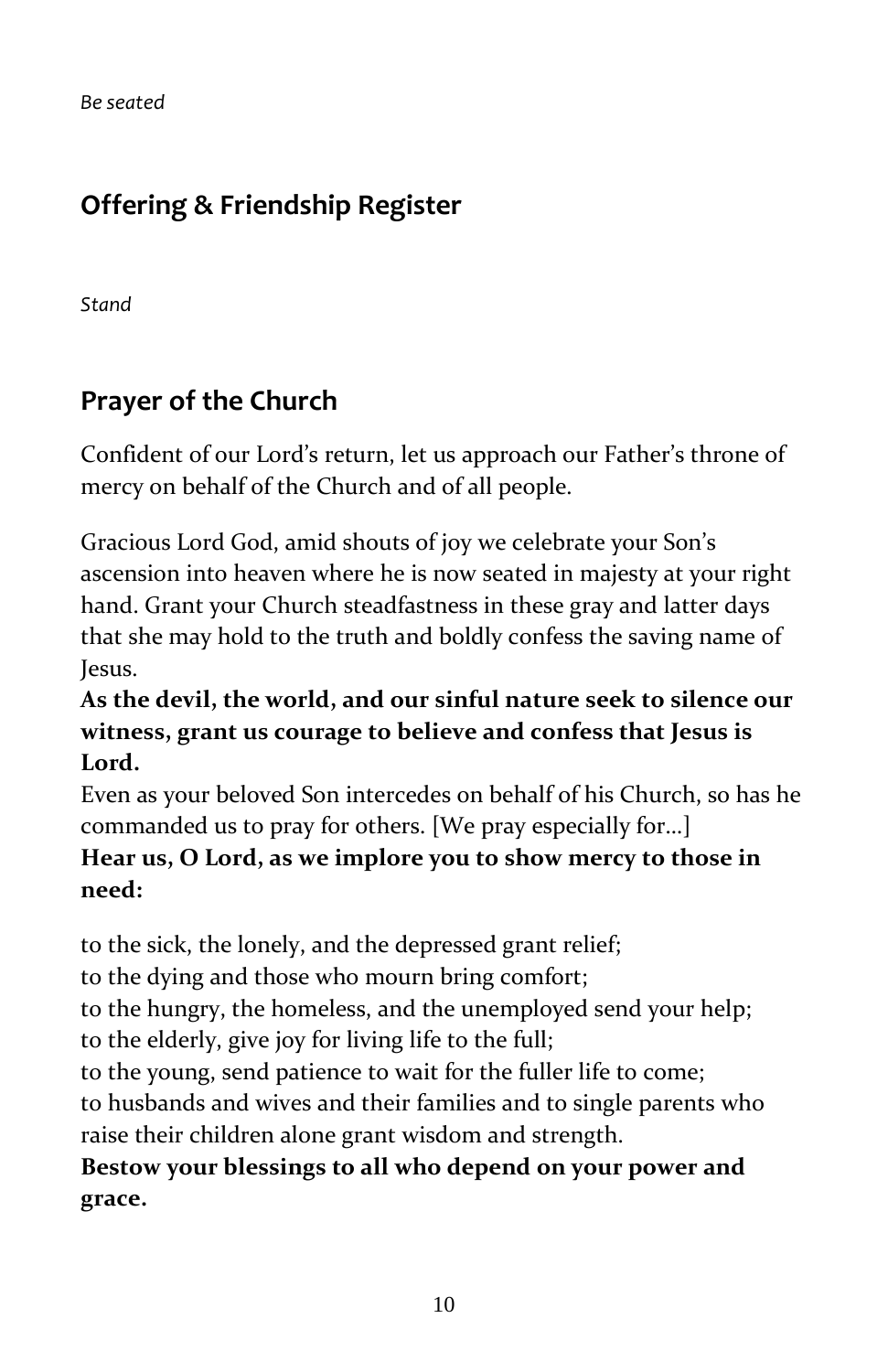Almighty Father, you are the good Giver of all that we have. In your mercy continue to grant us daily bread, supplying us with what we need before we even ask.

### **Teach us to be thankful and content, whether we have plenty or are in need.**

Come with your guidance, O Lord, and pour out your blessings on all who have gathered here to proclaim your love in speech, song, and symbol. May our worship enrich us so that our work for others adorns your love among them.

#### **Lead us to praise you as we joyfully wait for your return.**

O Lord, heavenly Father, we remember the sufferings and death of your dear Son, Jesus Christ, for our salvation. Praising his victorious resurrection from the dead, we draw strength from his ascension before you, where he always intercedes for us as our own high priest. Gather us together, we pray, from the ends of the earth to celebrate with all the faithful the marriage feast of the Lamb in his kingdom which has no end.

**Graciously receive our prayers, deliver and preserve us.** 

Hear us, Lord, as we pray in silence.

#### *Silent prayer*

To you alone, O Father, be all glory, honor, and worship, with the Son and the Holy Spirit, one God, now and forever. **Amen.**

### **Lord's Prayer**

**Our Father in heaven, hallowed be your name, your kingdom come, your will be done on earth as in heaven. Give us today our daily bread. Forgive us our sins, as we forgive those who sin against us. Lead us not into temptation, but deliver us from evil. For the kingdom, the power, and the glory are yours now and forever. Amen.**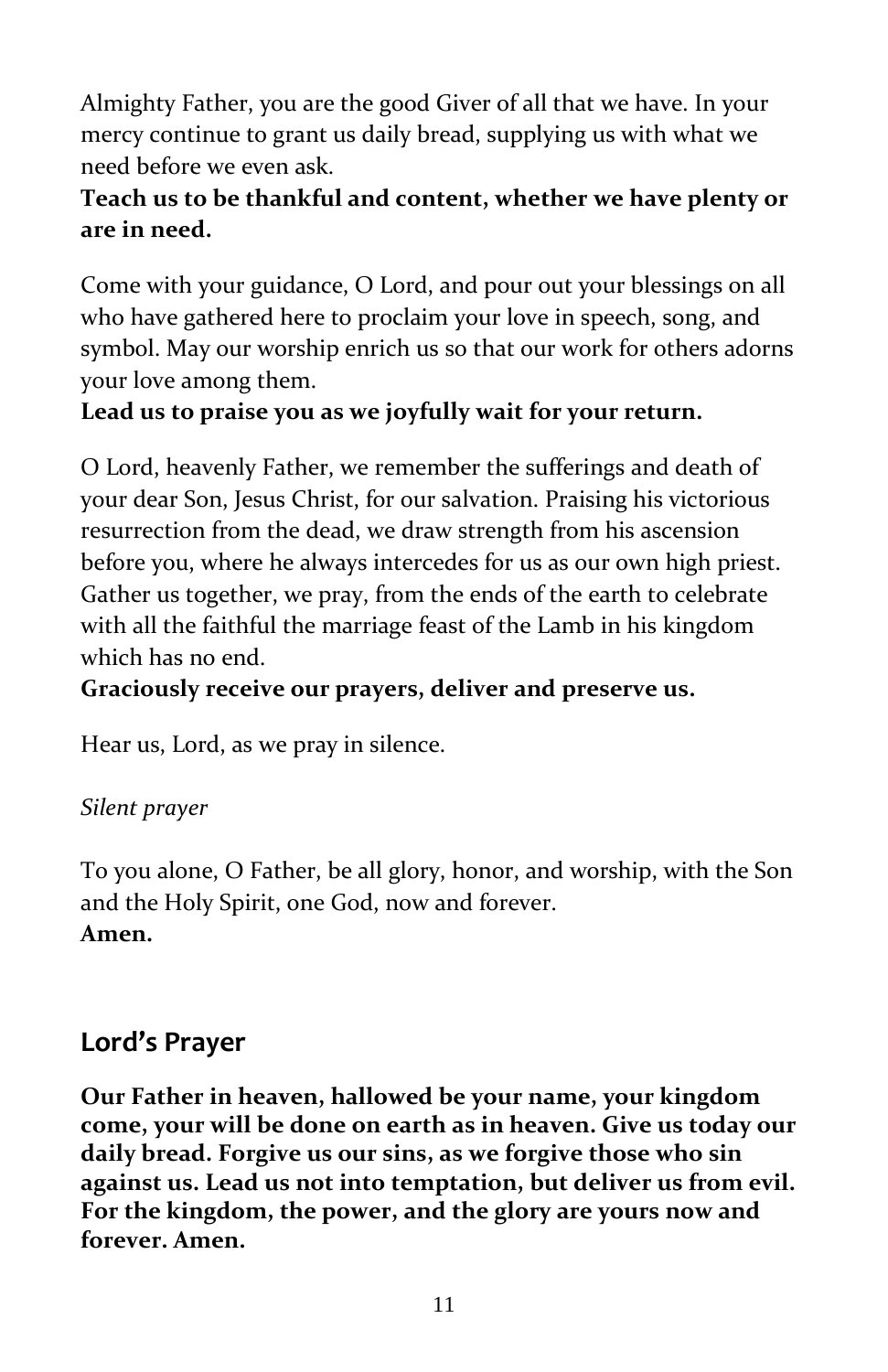# **Blessing**

"This same Jesus, who has been taken from you into heaven, will come back in the same way you have seen him go into heaven." **Thanks be to God.**

The Lord bless you and keep you. The Lord make his face shine on you and be gracious to you. The Lord look on you with favor and give you peace. **Amen.**

### **Closing Hymn** *CW 605*

*From All That Dwell below the Skies*

1 From all that dwell below the skies let the Creator's praise arise. Alleluia, alleluia! Let the Redeemer's name be sung through ev'ry land, by ev'ry tongue. Alleluia, alleluia! Alleluia, alleluia, alleluia!

2 Eternal are your mercies, Lord; eternal truth attends your Word. Alleluia, alleluia! Your praise shall sound from shore to shore till suns shall rise and set no more. Alleluia, alleluia! Alleluia, alleluia, alleluia!

Text: Isaac Watts, 1674–1748, alt. Text: Public domain

# *Thank you for worshiping with us! May God richly bless your week.*

*\_\_\_\_\_\_\_\_\_\_\_\_\_\_\_\_\_\_\_\_\_\_\_\_\_\_\_\_\_\_\_\_\_\_\_\_\_\_\_\_\_\_\_\_\_\_\_\_\_\_\_\_*

\_\_\_\_\_\_\_\_\_\_\_\_\_\_\_\_\_\_\_\_\_\_\_\_\_\_\_\_\_\_\_\_\_\_\_\_\_\_\_\_\_\_\_\_\_\_\_\_\_\_\_\_\_\_\_\_\_\_\_\_\_\_\_\_\_\_\_\_\_\_\_\_\_\_\_\_\_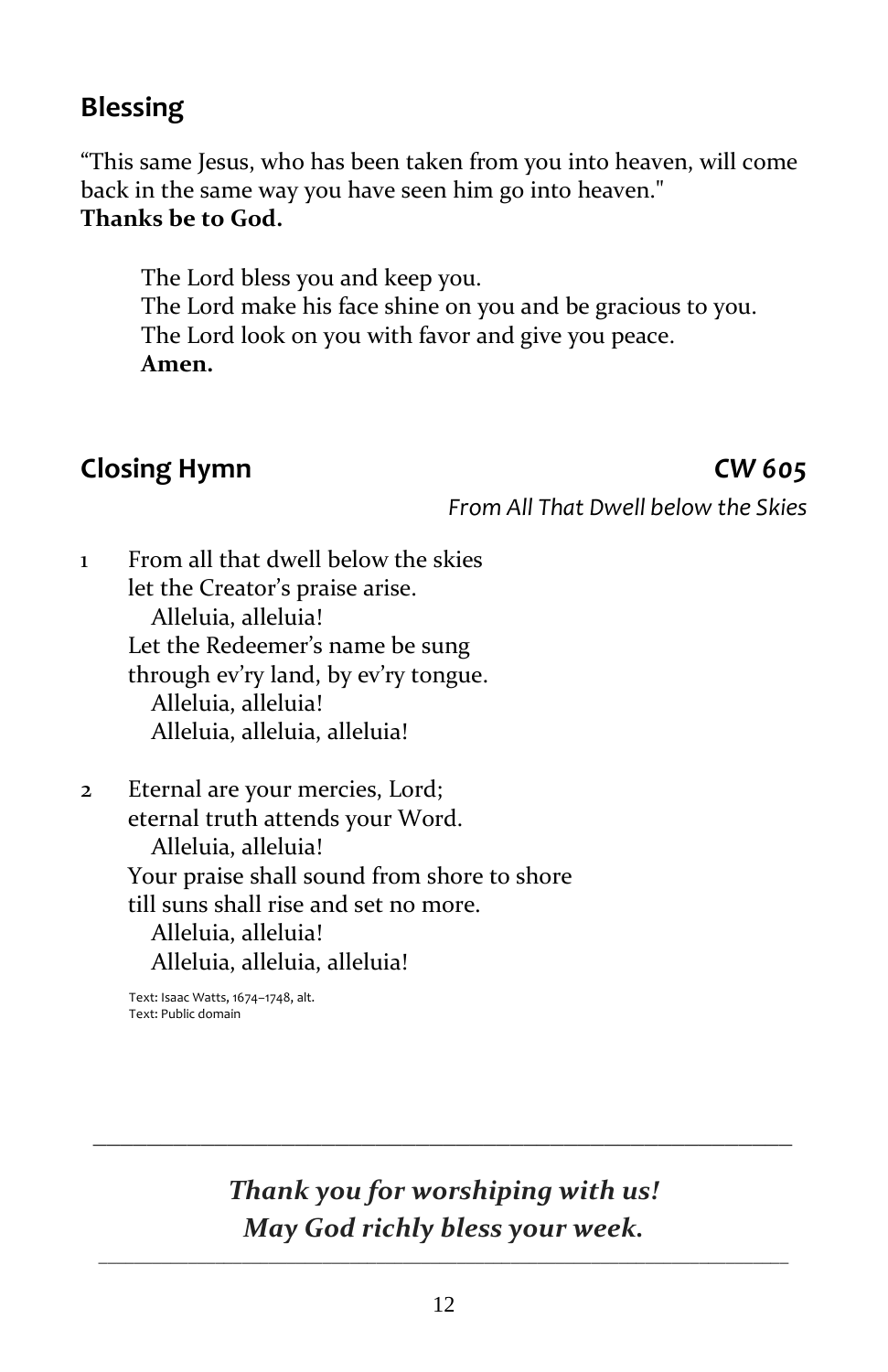| This Week's Opportunities for Growing in Christ |           |                                                       |  |  |  |
|-------------------------------------------------|-----------|-------------------------------------------------------|--|--|--|
| <b>Today</b>                                    | 9:00 AM   | Worship                                               |  |  |  |
| Monday &<br><b>Tuesday</b>                      |           | <b>WELS District Convention in</b><br>Watertown       |  |  |  |
| <b>Thursday</b>                                 | 11:30 AM  | Ladies' Luncheon at Denny's                           |  |  |  |
| <b>Saturday</b>                                 |           | Taste of Missions at WI<br>Lutheran Seminary & online |  |  |  |
| Sunday 6/5                                      | $9:00$ AM | Worship with Communion<br><b>Food Pantry Sunday</b>   |  |  |  |

#### **Serving the Pastoral Vacancy**

Pastor Jeff Mahnke from St Peter Lutheran Church is serving as Our Savior's vacancy pastor. Should you need his pastoral guidance and service, call / text him anytime at 715.297.0132. His email address is [pastorm@mysaintpeter.org.](mailto:pastorm@mysaintpeter.org)

#### **Our Savior's Call Update**

Due to the low number of seminary graduates and the large number of vacant congregations, Our Savior's was not granted a graduate to serve as our next pastor. We trust God's plans and the rule of our ascended Lord. Our leaders are tentatively planning to extend a Call as part of our congregational meeting on Sunday, June 19<sup>th</sup>, if that works with our district leadership.

#### **Congregational Meeting**

All members are encouraged to attend our congregational meeting on Sunday, June 19<sup>th</sup> following our worship service. The 2022-23 budget will be presented, we'll discuss the School Choice program, and we hope to extend a pastoral call. Please plan to attend.

#### **Ladies, You're Invited!**

WinGS Ladies at St. Peter are having their Annual Summer Luncheon & Bingo Party at Denny's Restaurant in Rothschild on Thursday, June 9<sup>th</sup> at 11:30am. All ladies of both St. Peter and Our Savior's Lutheran Church are also invited to attend. Lunch is Dutch treat, and everyone is asked to bring two prizes under the cost of \$2.00 each for BINGO. Please kindly RSVP to Brenda Kruncos at 715-571-4420.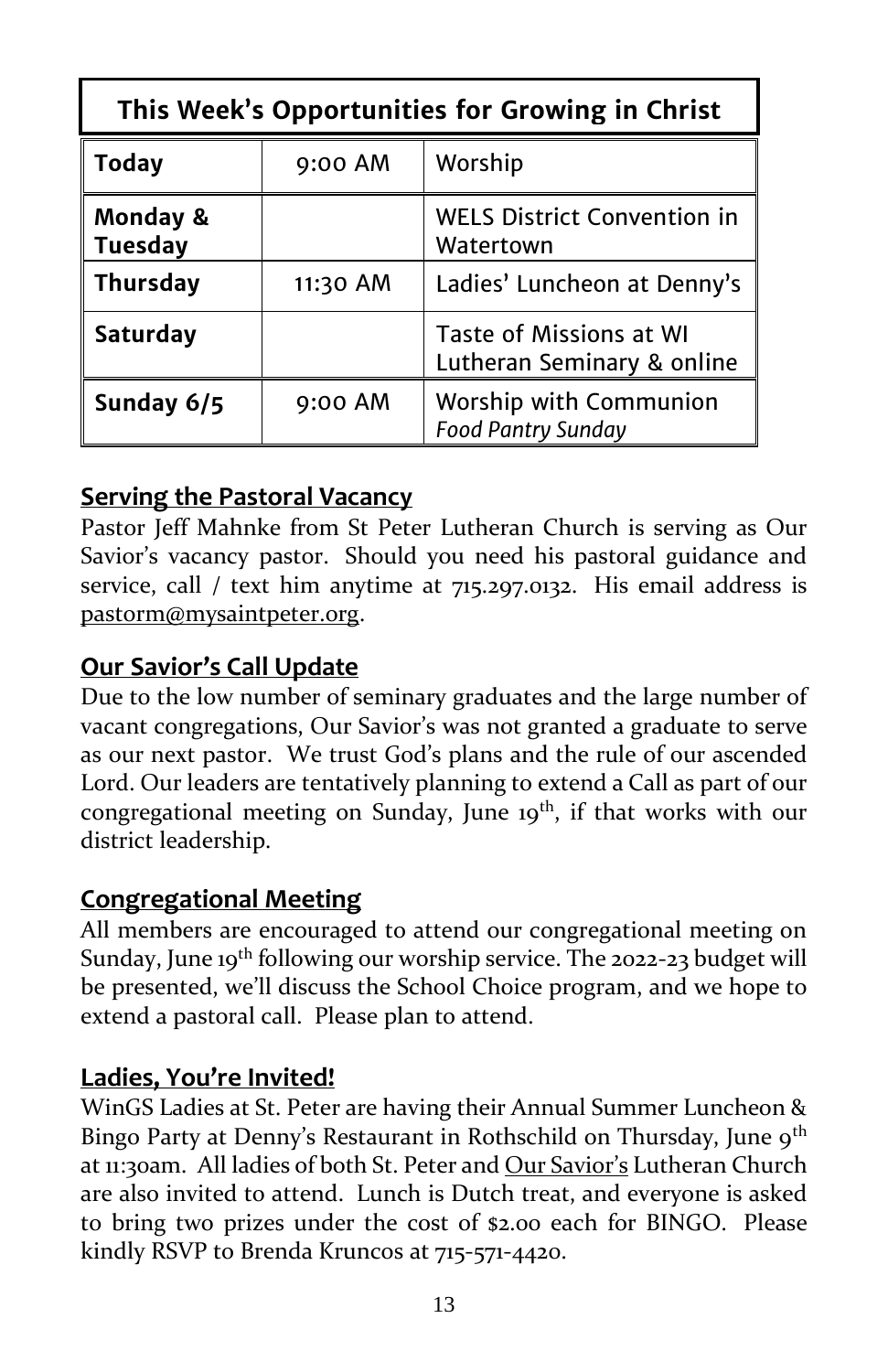# **School Cleaning: Thank you!**

We accomplished most cleaning tasks this past week and we're very grateful for all the help from members, parents and friends. Thank you!

### **Organization of WELS Lutheran Seniors (OWLS)**

Our June 14 meeting will be at Monk Botanical Gardens, 1800 N 1st Ave, Wausau at 1:30 PM. We will gather at the entrance to the gardens. Wear your walking shoes, bring your camera, and plan for an uplifting afternoon. Questions: call Ruth 715-573-2142.

#### **Wausau 150th Year Celebration**

On Saturday, July 23<sup>rd</sup>, the Wausau 150<sup>th</sup> year Celebration will be held. There will be a parade that will end at Marathon Park, plus live music and throw back games. We have the opportunity to run one of these games from 1:00PM to approximately 8:00PM. We're looking for members of the congregation who would like to volunteer for 2-3 hours to man a game. It would be a great way to highlight Our Savior's Church & School with a banner in the game booth. The prizes for the game will be provided by the city.

Anyone with questions or with interest in volunteering please contact Tim Heil @ 715-842-4573. Please leave a call back number if there is no answer.

#### **Memorials**

We thank Bill & Sue Unruh for their gift given in memory of Cliff Froehlich.

We thank Elaine Radtke for her gifts given in memory of Cliff Froehlich, Jerry Unruh, and Marvin Bishop.

We thank Dave & Kelly Schultz for their gift given in memory of Cliff Froehlich, Jerry Unruh, and Bertha Beck.

> *Blessed be their memories. Thanks be to God for the love which led to these gifts.*

#### **Thrivent Update**

Last month we received deposits on behalf of Thrivent Choice. We thank the following members and friends for designating their Choice Dollars to Our Savior's church or school: Theresa Hoffmann, Steven Marcis, Becky Reissmann, Bryon Reissmann, Charles Newby.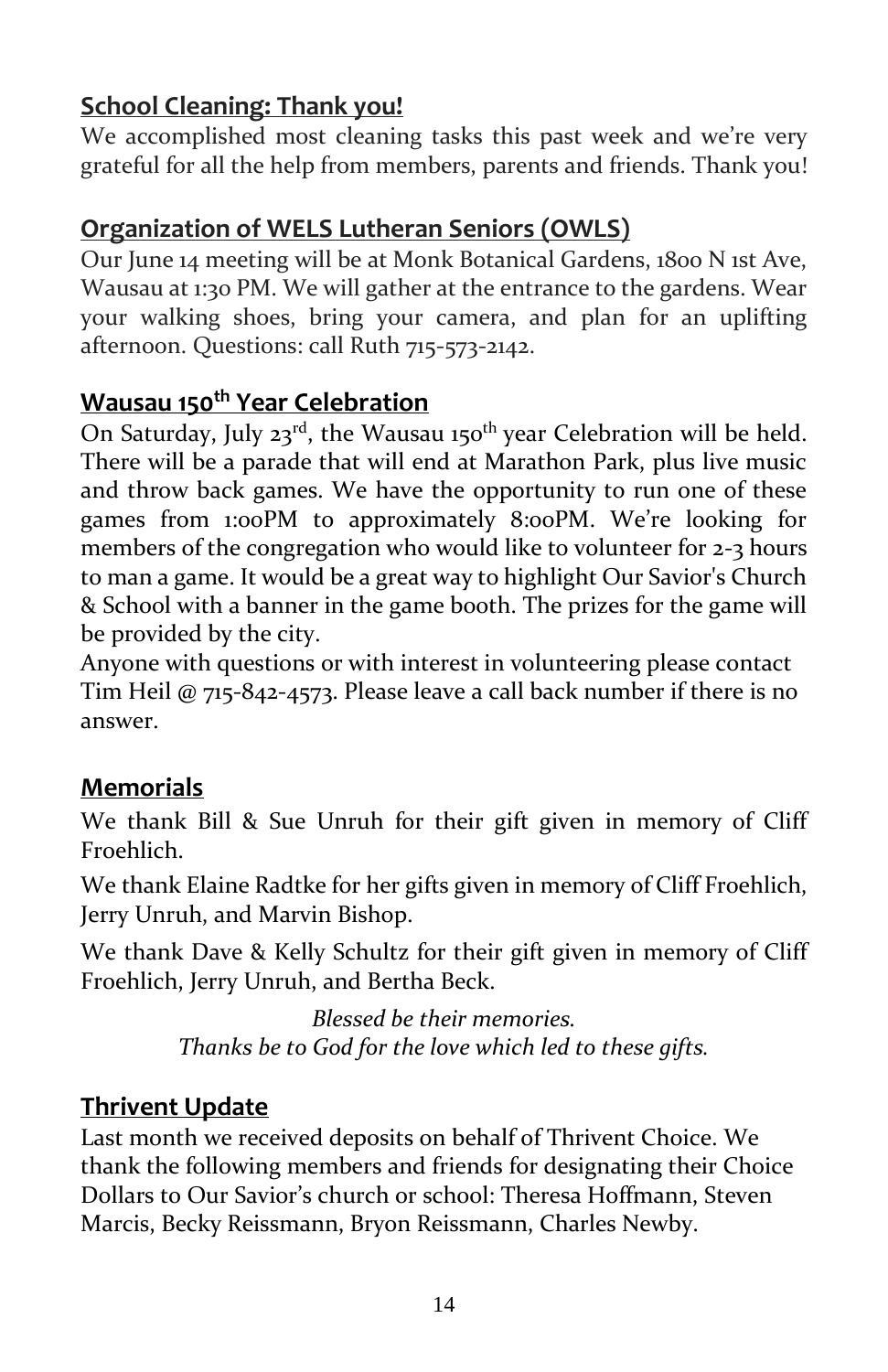| Our Stewardship of God's Gifts: May 22, 2022 |                    |                                                                                              |                       |                             |                             |  |  |
|----------------------------------------------|--------------------|----------------------------------------------------------------------------------------------|-----------------------|-----------------------------|-----------------------------|--|--|
| Weekly<br>\$3,920.00                         | Vision<br>\$435.00 | Debt<br>\$390.00                                                                             | Plate<br>\$31.00      | Ascension<br>\$170.00       | <b>Memorials</b><br>\$10.00 |  |  |
| OS School<br>\$20.00                         | NLHS Op<br>\$10.00 | <b>Bldg Maint</b><br><b>Publications</b><br>School Fees<br>\$200.00<br>\$1,923.00<br>\$10.00 |                       |                             |                             |  |  |
|                                              |                    |                                                                                              |                       |                             |                             |  |  |
| Our Stewardship of God's Gifts: May 31, 2022 |                    |                                                                                              |                       |                             |                             |  |  |
| Weekly<br>\$1,840.00                         | Vision<br>\$255.00 | Debt<br>\$70.00                                                                              | Ascension<br>\$330.00 | <b>Memorials</b><br>\$85.00 | OS School<br>\$10.00        |  |  |

Kids' Ministry School Fees \$20.00 \$36.00

**Attendance:** Sunday, May  $29 - 65$  online  $-24$  Total = 89

# **Taste of Missions**

**\_\_\_\_\_\_\_\_\_\_\_\_\_\_\_\_\_\_\_\_\_\_\_\_\_\_\_\_\_\_\_\_\_\_\_\_\_\_\_\_\_\_\_\_\_\_\_\_\_\_\_\_\_\_\_\_\_\_\_\_\_\_\_\_\_\_\_\_\_\_\_\_\_\_\_\_\_\_\_\_**

### *Reaching every neighbor, every nation*

Join your brothers and sisters in Christ from around the world for **Taste of Missions** on Saturday, June 11, 2022. We will be back **in person** conducting a one-day event at Wisconsin Lutheran Seminary in Mequon, Wisconsin. However, if you are not able to be there in person, you can **join us virtually**.

This event, held at Wisconsin Lutheran Seminary in Mequon, WI and online, will give all WELS members a "taste of missions", no matter where you might be around the world. The event kicks off with a special worship service where we will commission new missionaries. Sample ethnic cuisine from some of our mission fields while enjoying fellowship and presentations from home and world missionaries. View displays, participate in outdoor family-friendly activities, and ask questions about the ups and downs of mission work during panel discussions.

**Virtual attendees** will be able to watch all events via livestream, view additional video updates from missionaries, and try making one of the many ethnic recipes shared on the website. We hope you can join us!

tasteofmissions.com